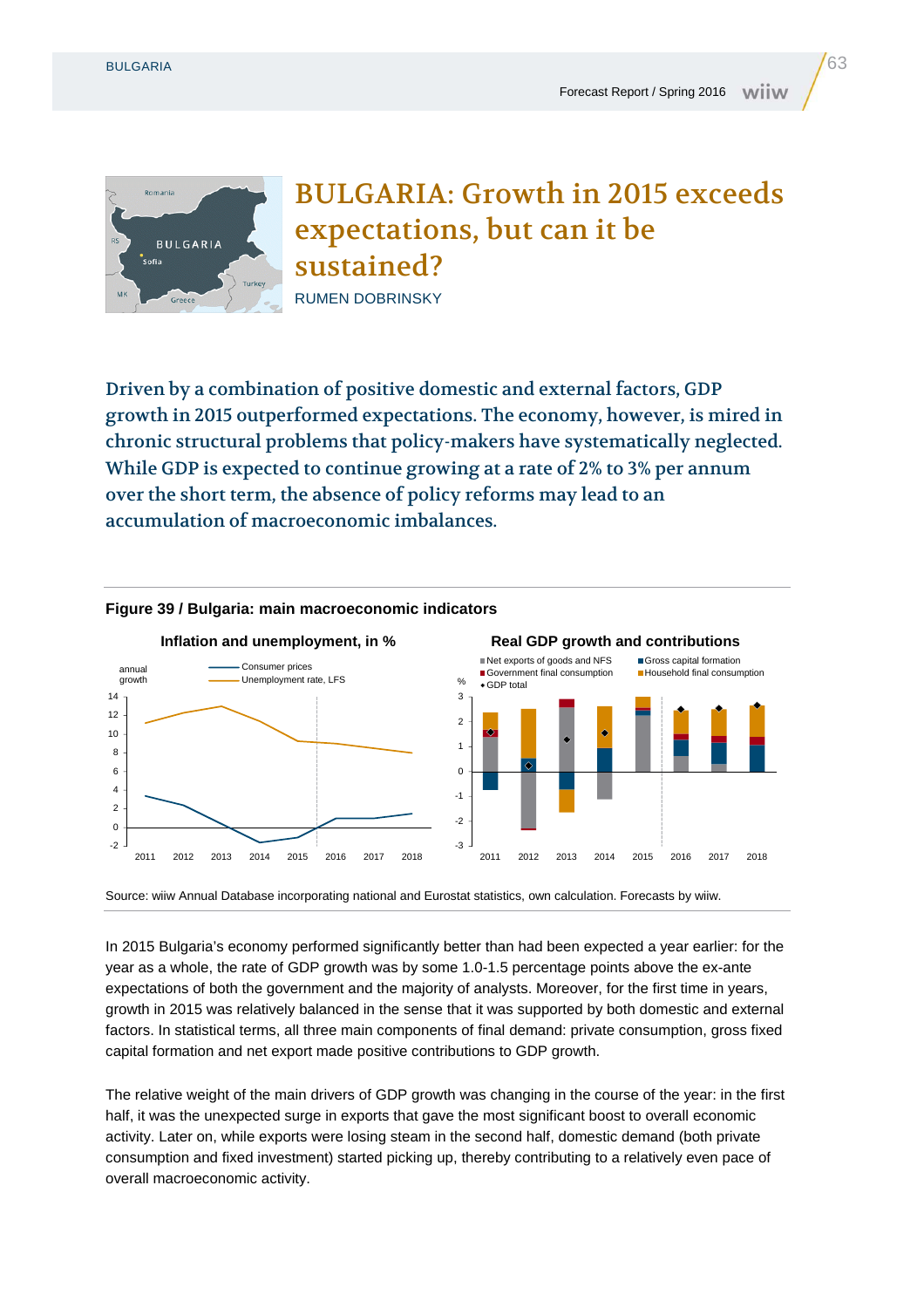On the other hand, when analysing the current macroeconomic data one needs to factor in some purely statistical effects: recent backward revisions of Bulgaria's national accounts by the National Statistical Institute resulted in lower 2014 numbers and therefore produced an additional 'statistical boost' to the 2015 growth figures. This can be traced when comparing the revised quarterly national accounts for 2015 with the earlier published statistics for the first half of the year. In turn, the unusual export boom of the first months of 2015 partly reflected seasonal factors related to the schedule of export shipments contracted back in 2014.

One additional factor that may have added a further upward statistical bias was the massive emigration of Greek businesses to Bulgaria. Reportedly, many small businesses are opting to transfer their legal headquarters from Greece to Bulgaria mostly for tax purposes and to escape growing administrative hurdles in the home country. According to anecdotal evidence, some 60,000 small Greek businesses migrated to Bulgaria in 2015 alone.

Be that as it may, all indications are that the Bulgarian economy was recovering in 2015. According to monthly statistics, manufacturing output consistently reported positive growth in 2015, repeating the same pattern of the previous year. The picture is identical as regards engineering construction. Importantly, the 2015 average LFS rate of unemployment fell below 10% for the first time since 2009. The economic upturn also contributed to a better than earlier expected fiscal outturn: according to preliminary estimates, the deficit for the year as a whole should be below the 3% mark.

Private consumption started recovering in 2015 despite the continuing deflationary trend. Consistently rising real wages and incomes undoubtedly contributed to such an outcome. The upturn in gross fixed capital formation in the second half of the year was largely driven by a recovery in public investment which, in turn, was boosted by a notable improvement in the absorption of EU structural funds. For the year as a whole, public capital expenditure backed by EU funds in nominal terms was some 60% higher than in 2014. There was also a modest revival in credit activity both to corporate customers and households although the recent monetary statistics are difficult to interpret due to the statistical effect of the closure of the big Corporate Commercial Bank (CCB) in 2014. The significant upturn in exports (mostly due to a surge in exports to the EU) contributed to maintaining a positive current account balance in 2015 and a further reduction in the gross external debt.

However, these positive outcomes need to be considered against the background of the overall economic environment. In particular, despite the recent slight improvement, the budgetary statistics reveal a considerable loosening of the fiscal stance in 2014-2015. While the huge deficit incurrent in 2014 (5.8%) was largely due to the budgetary implications of the CCB failure in 2014 (more specifically, the large-scale fiscal commitments undertaken by the public sector in the context of the ensuing bankruptcy procedure), the recognition of such an ad hoc liability seems to have incited an atmosphere of moral hazard giving rise to a spree of claims to the public sector that the government did not manage to resist.

A clear sign of the deteriorating fiscal management was the revision of the 2015 budget voted in December (together with the 2016 budget) which, as per the remarks by government officials, was undertaken due to considerable overspending by various ministries and regions. The revision allowed for BGN 880 million additional spending (some 3% of total expenditure) in 2015. Luckily for the government, windfall public revenue – likely reflecting cyclical effects – contributed to curbing the overall fiscal deficit.

Another example of the overall fiscal loosening was the adoption by parliament, under strong pressure from the government, of a medium-term public sector borrowing programme covering the period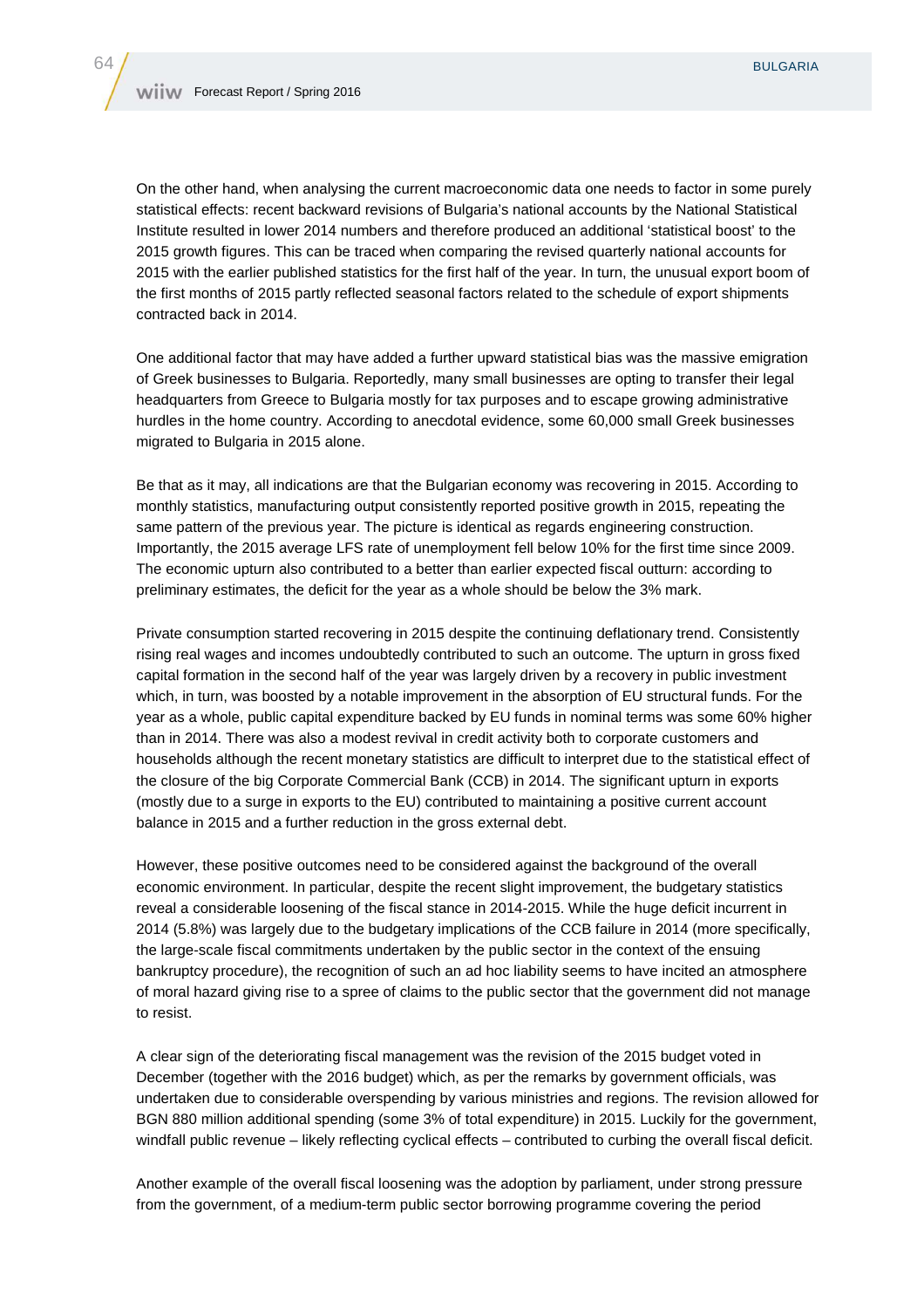2015-2017 allowing the government to borrow a total of BGN 16 billion (some EUR 8 billion) in this period. What is peculiar in this case is that the government was granted such borrowing options without linking them to any specific spending programme or purpose: de facto, the parliament signed the government a blank cheque amounting to a stunning 18% of GDP.

Apart from the visible signs of fiscal laxity, there are risks to public sector finances coming from some chronic but concealed threats. The most conspicuous among these is the energy sector. This sector, which is still largely in public hands (through publicly owned energy companies), has been persistently generating losses which are equivalent to contingent fiscal liabilities. These losses are rooted in different sources, including government guarantees, explicit and implicit price subsidies, government support for the development of renewable energy sources, etc. According to some estimates, these contingent fiscal liabilities at present amount to more than BGN 4 billion (nearly 5% of GDP) and keep growing. These have been piling over the years, with different governments taking various commitments to the energy sector and passing these to subsequent governments. However, this cannot go on forever and at some point, the government in office will need to address the fiscal implications of reckless past and current energy policies.

Such systemic vulnerabilities are indicative of the general failure by the Borisov government to tackle chronic structural problems in the economy despite the generous promises for reforms at the beginning of its term in office. Being a heterogeneous and large coalition, the political forces behind the government find it increasingly difficult to agree on a common denominator for policy reforms: all policyrelated legislation that has been adopted since the 2014 elections have only been superficial and cosmetic in nature. One key problem is the absolute lack of declared vision and objectives as regards the future directions of Bulgaria's policy course. Most of the policy moves undertaken by the government are only of a passive nature, in response to acute emergencies and are often of populist character. In turn, this governance style tends to generate political tensions within the coalition, resulting in frequent ministerial changes.

The 2016 budget adopted in December was also indicative of the eclectic nature of the current policy course. The budgetary legislation did not formulate any clear policy objectives, thereby protracting a non-reform agenda; at the same time, the parliament again signed a blank cheque to the government for generous non-targeted borrowing which, as per previous experience, is mostly used for ad hoc populist moves. Such a setting is a recipe for perpetuating the current fiscal laxness.

In the absence of reforms and targeted policies, the Bulgarian economy will continue to be driven by domestic inertia and external factors. The current forecast assumes that both recovering domestic demand and exports will continue to give a moderate positive impetus to economic growth. These, however, will hardly be sufficient for further invigoration of economic activity – moreover, given that some of the 2015 growth factors were of a one-off nature. Thus the surge of public investment based on EU funds reflected a late start of the new EU financing cycle whereas there are no signs of recovery in private fixed investment. The export surge in the first half of 2015 partly reflected a statistical effect related to seasonal factors whereas exports in the second half nearly came to a standstill. The expected gradual recovery in the EU economy will likely contribute to positive export growth in 2016 but it would not be realistic to expect a repeat of the 2015 figures. So in general the expectations are for a continuing moderate recovery in the Bulgarian economy both in 2016 and in the two following years with an annual GDP growth rate in the range between 2% and 3%. While there are no visible imminent threats to macroeconomic stability, the chronic structural problems do suggest possible increasing risks in the medium term.